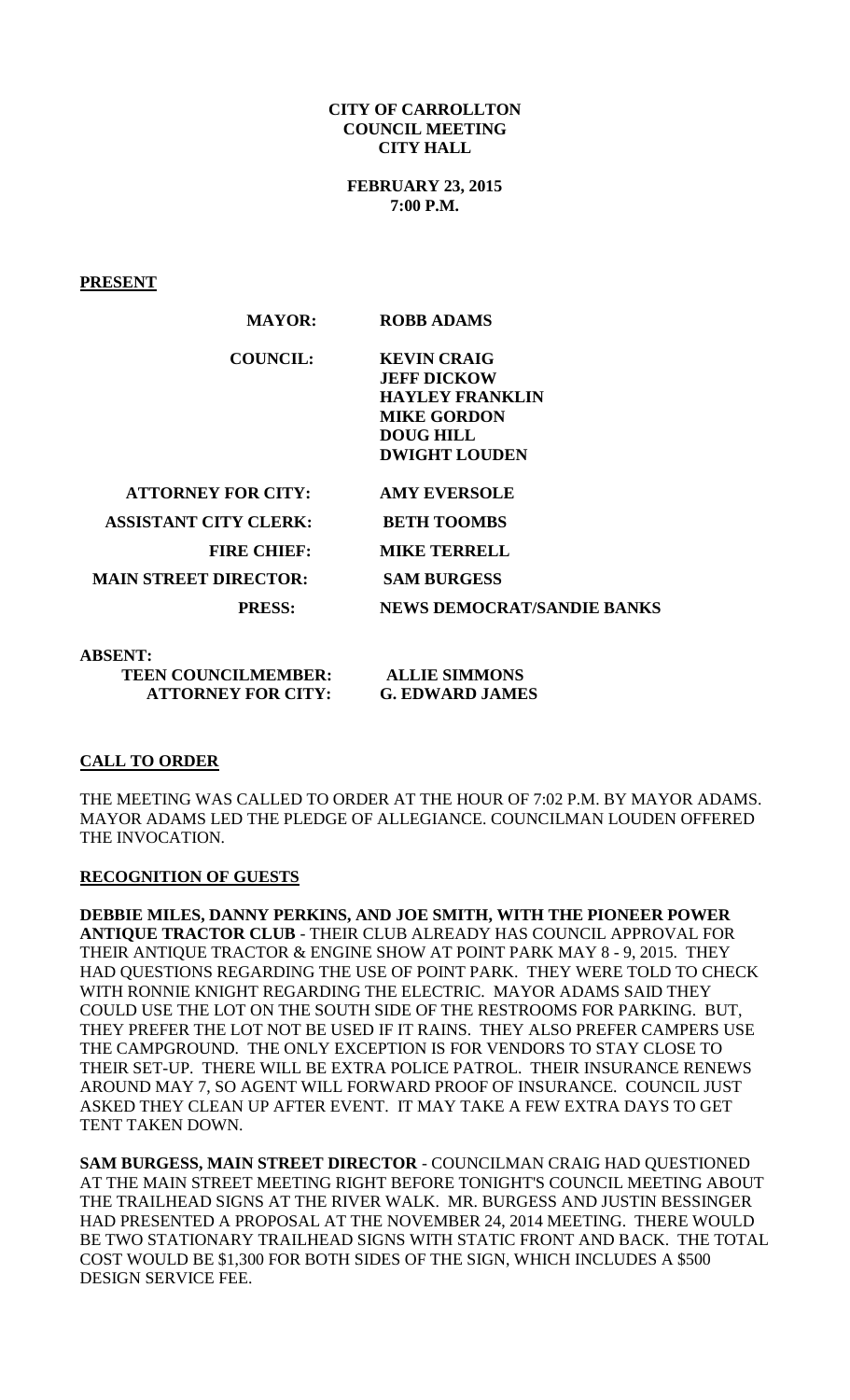**THE MOTION WAS MADE BY COUNCILWOMAN FRANKLIN AND SECONDED BY COUNCILMAN CRAIG AND DULY CARRIED TO ACCEPT THE PROPOSAL FOR THE TWO TRAILHEAD SIGNS AT THE RIVERWALK.**

**AYES 6 NAYS 0**

MR. BURGESS SUGGESTED SOMEONE GET WITH MR. BESSINGER TO CONFIRM THE SET-UP AND THE INFORMATION FOR THE SIGNAGE.

## **APPROVAL OF MINUTES: REGULAR MEETING: 2/9/2015**

**THE MOTION WAS MADE BY COUNCILMAN GORDON AND SECONDED BY COUNCILMAN DICKOW AND DULY CARRIED TO ACCEPT THE MINUTES AS PRESENTED FOR THE REGULAR MEETING OF 2/9/2015.**

**AYES 6 NAYS 0**

**1 ST READING ORDINANCE #2015-03: AN ORDINANCE CREATING ELECTRICAL INSPECTION FEES**

**THE MOTION WAS MADE BY COUNCILMAN LOUDEN AND SECONDED BY COUNCILMAN GORDON AND DULY CARRIED TO HAVE THE 1 ST READING OF ORDINANCE #2015-03: AN ORDINANCE CREATING ELECTRICAL INSPECTION FEES.**

**AYES 6 NAYS 0**

AMY EVERSOLE READ THE ORDINANCE.

SECOND READING WILL BE AT THE REGULAR MEETING 3/9/2015.

## **NEW BUSINESS**

THERE WAS NO NEW BUSINESS.

## **MAYOR'S REPORTS:**

MAYOR ADAMS SHOWED THE PLAQUE, DONATED BY WALTER MARTIN, THAT WILL BE ON DISPLAY AT THE RIVERWALK. PUBLIC WORKS WILL INSTALL IN EITHER STONE OR BRICK.

THE MAYOR SAID THE PUBLIC WORKS DEPARTMENT HAD WORKED LONG, HARD HOURS TO GET SNOW REMOVED AND HAULED AWAY. COUNCILMEN GORDON AND LOUDEN ALSO COMMENDED PUBLIC WORKS FOR WORKING SO HARD.

**APPROVAL OF ACCOUNTS PAID/PAYABLE FEBRUARY 11 THROUGH FEBRUARY 24, 2015**

**THE MOTION WAS MADE BY COUNCILMAN CRAIG AND SECONDED BY COUNCILMAN DICKOW AND DULY CARRIED TO APPROVE ACCOUNTS PAID/PAYABLE FEBRUARY 11 THROUGH FEBRUARY 24, 2015.**

**AYES 6 NAYS 0**

## **COMMENTS:**

**KEVIN CRAIG:** COMMENDED STREET DEPARTMENT FOR DOING A WONDERFUL JOB WITH THE SNOW REMOVAL.